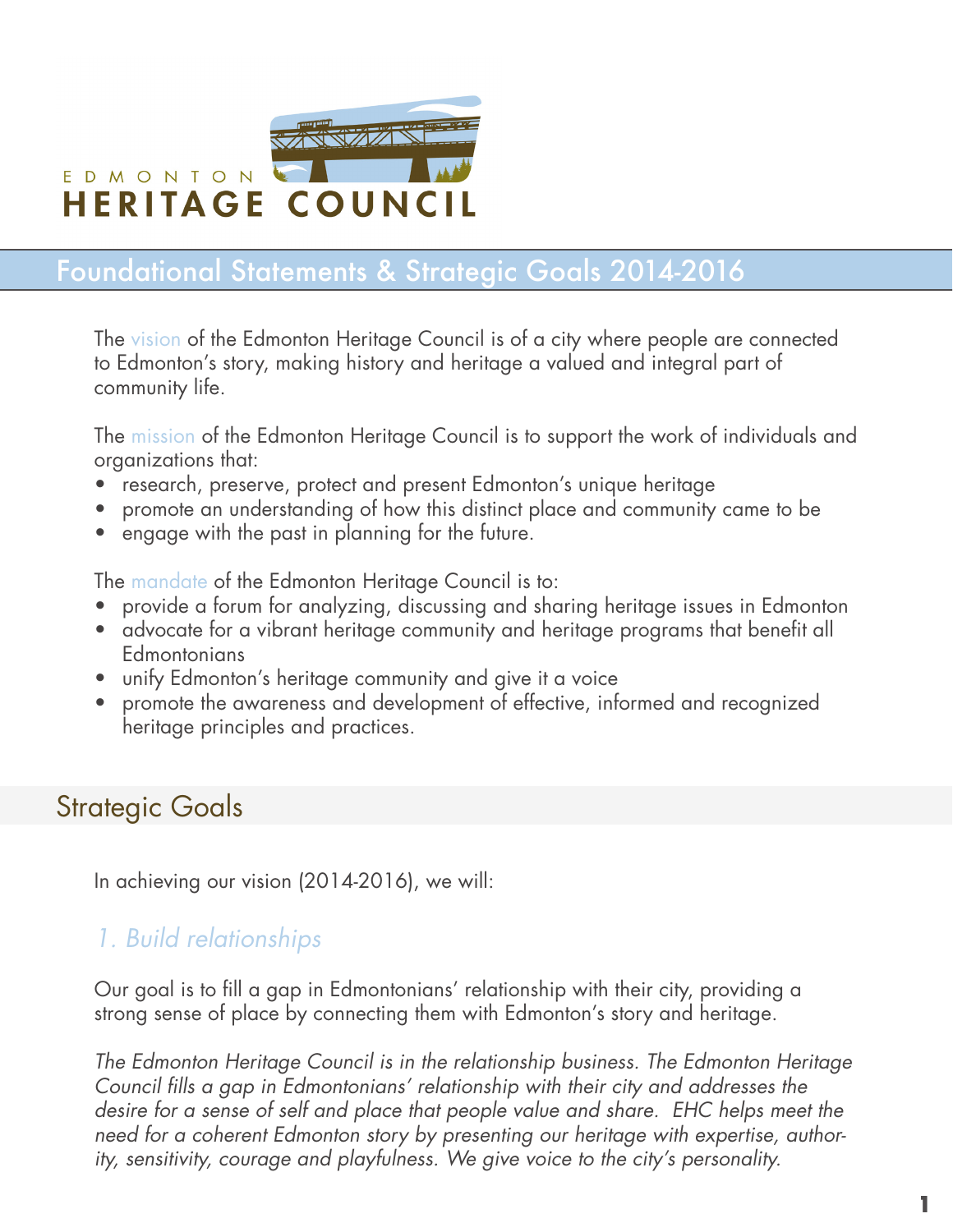#### *2. Animate conversations and spark action*

Our goal is to engage and activate citizens with Edmonton's story and heritage, encouraging them to join the conversation and take action to discover and enhance Edmonton's heritage

*The Edmonton Heritage Council is an organizer, a catalyst, a steward and an advocate for Edmonton's heritage, connecting with Edmontonians to animate conversations and spark action toward a more confident, lively and attractive city. The Council's work makes Edmontonians better planners, better builders, and better citizens. By valuing and activating our heritage and our history, we're telling the world how seriously we take our future.*

### *3. Help transform Edmonton's heritage "climate" and sector*

Our goal is to make Edmonton's history and heritage indispensable to Edmonton's citizens: to newcomers, to those already here, to those not yet convinced about the power and resonance of this place.

With our heritage and community partners, we innovate and collaborate to more effectively connect with Edmontonians. We do this because it is culturally, socially and economically valuable.

*An important part of this transformation is EHC's lead role in developing a museum about Edmonton — which is active now by creating a living museum in the cityscape. We think of the city as a museum, as an unfolding story, and the Heritage Council is an important creative director, inviting Edmontonians to see it and help make it.*

#### *4. Evolve EHC's operations to maximize and grow opportunities*

Our goal is to develop our business and staffing model to lead and support Edmonton's heritage sector more effectively: through our programs and services, through our partnerships and collaborations, and by using our strategic budget and funding development potential to maximize and grow our opportunities.